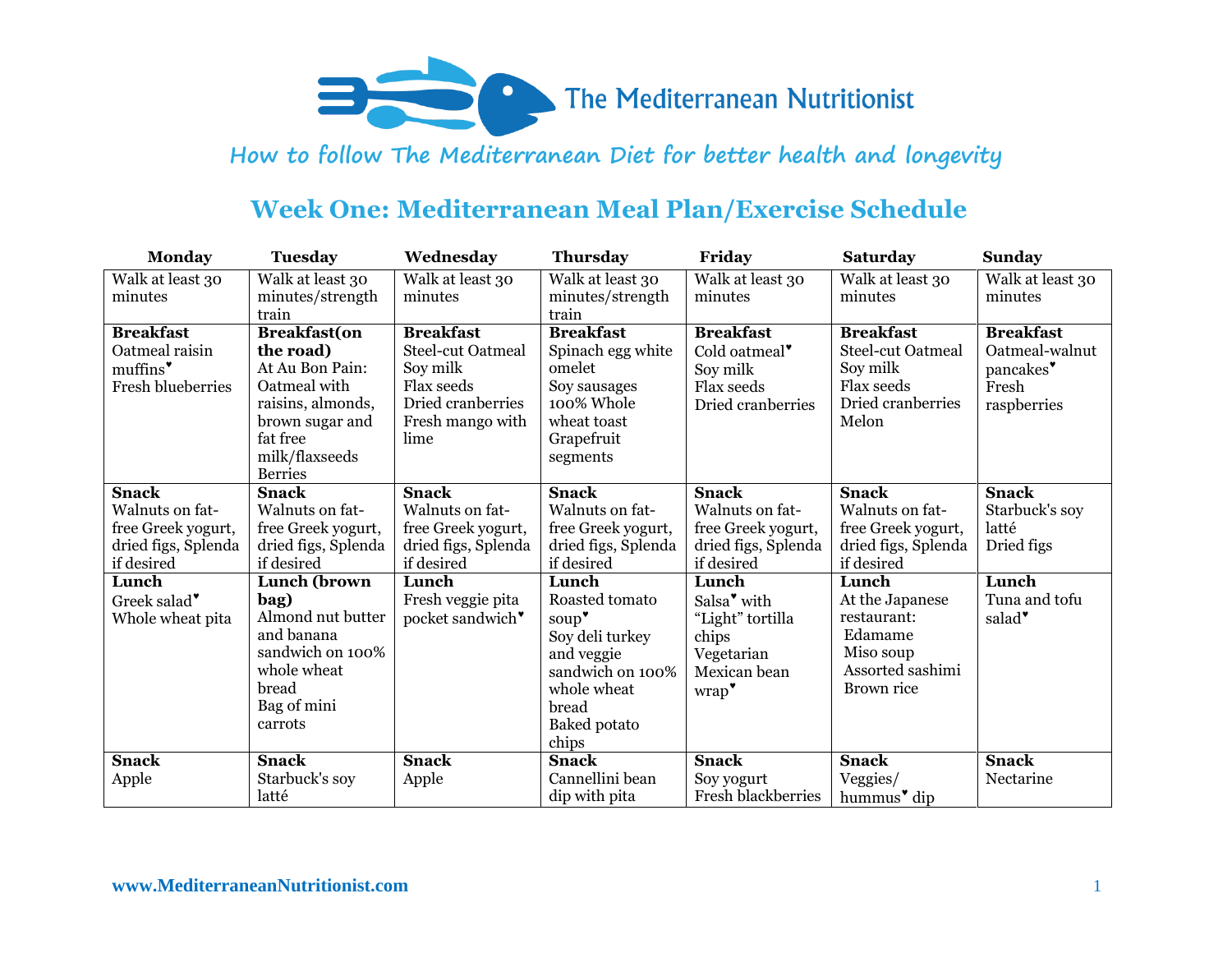

|                                                                                                                                                                           | Orange                                                                                                                                                |                                                                                                                                                                          | chips <sup>*</sup><br>Apple                                                                                                                                          |                                                                                                                                                                                                                            |                                                                                                                                                                         |                                                                                                                  |
|---------------------------------------------------------------------------------------------------------------------------------------------------------------------------|-------------------------------------------------------------------------------------------------------------------------------------------------------|--------------------------------------------------------------------------------------------------------------------------------------------------------------------------|----------------------------------------------------------------------------------------------------------------------------------------------------------------------|----------------------------------------------------------------------------------------------------------------------------------------------------------------------------------------------------------------------------|-------------------------------------------------------------------------------------------------------------------------------------------------------------------------|------------------------------------------------------------------------------------------------------------------|
| Dinner*<br>Mixed greens with<br>shallot<br>vinaigrette <sup>*</sup><br>Salmon with<br>braised lentils*<br>Wild rice salad <sup>*</sup><br>Dinner roll with<br><b>EVOO</b> | Dinner*<br>Whole grain bread<br>dipped in EVOO<br>Linguine with<br>fresh garden<br>vegetables <sup>*</sup><br>Spinach with pine<br>nuts and raisins * | Dinner*<br>Steamed halibut<br>with vegetables in<br>parchment <sup>*</sup><br>Roasted beets<br>with lemon<br>vinaigrette <sup>*</sup><br>Curried whole<br>wheat couscous | Dinner*<br>Arugula salad with<br>figs and walnuts <sup>*</sup><br>Shrimp with<br>artichoke and<br>garlic sauce <sup>*</sup><br>Barley mushroom<br>pilaf <sup>*</sup> | Dinner*<br>Green pea and<br>lima bean soup <sup>*</sup><br>Grilled swordfish <sup>*</sup><br><b>Roasted Brussels</b><br>sprouts <sup>*</sup><br>Quinoa with<br>walnuts <sup>*</sup><br>Whole grain bread<br>dipped in EVOO | Dinner*<br>Basil pesto<br>Crostini <sup>*</sup><br>Mixed greens with<br>shallot<br>vinaigrette<br>Whole-grain pasta<br>with roasted<br>eggplant, olives<br>and tomatoes | Dinner*<br>Mixed greens<br>with parsley<br>chive dressing<br>Bean and turkey<br>chili <sup>*</sup><br>Brown rice |
| Green tea<br>Dark chocolate                                                                                                                                               | Green tea<br>Dark chocolate                                                                                                                           | Green tea<br>Dark chocolate                                                                                                                                              | Hot chocolate <sup>*</sup>                                                                                                                                           | Green tea<br>Dark chocolate                                                                                                                                                                                                | Green tea<br>Dark chocolate                                                                                                                                             | Green tea<br>Chocolate<br>brownies'                                                                              |

Heart healthy recipe included \* Optional glass or two of red wine with dinner EVOO= extra virgin olive oil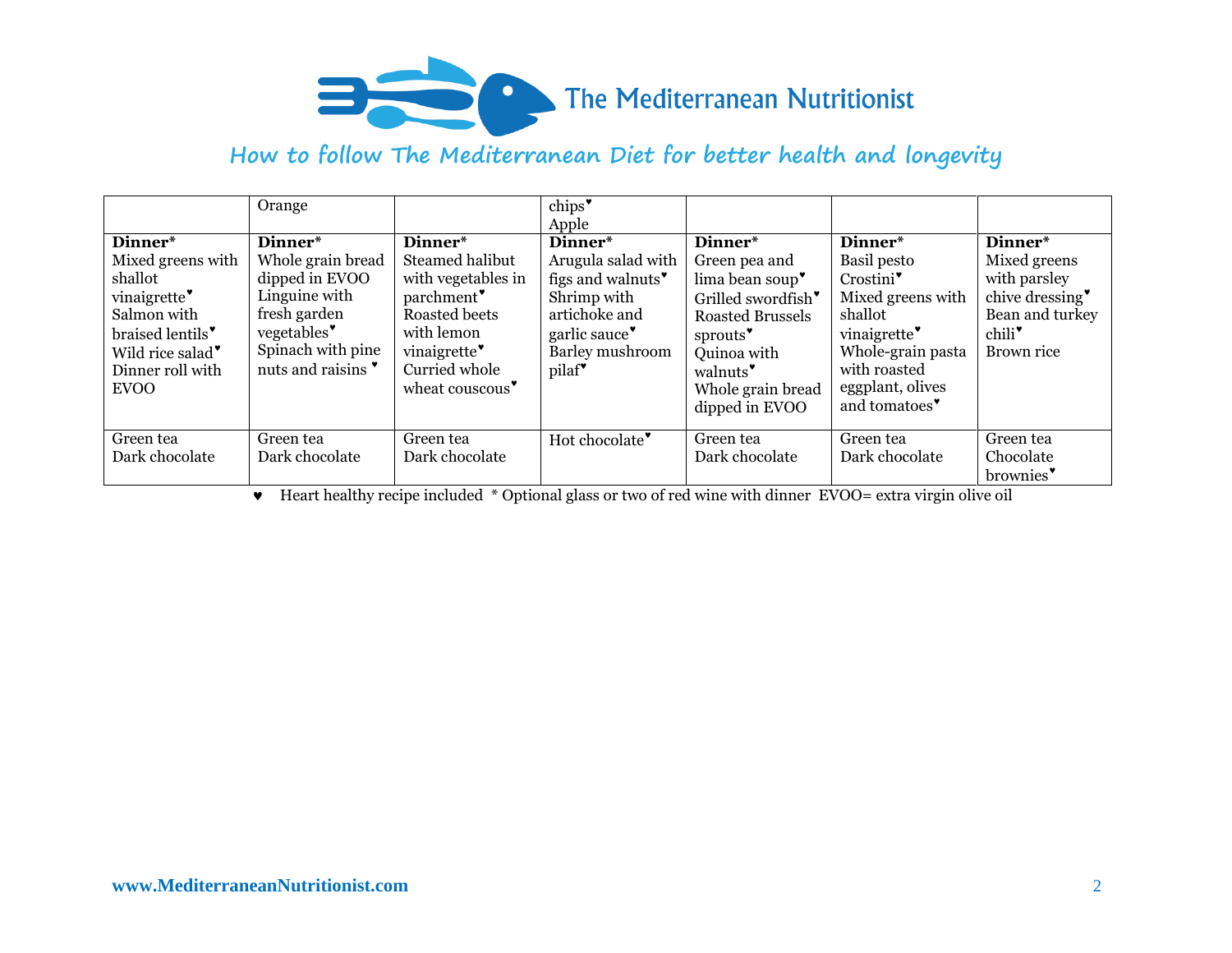

# **Week Two: Mediterranean Meal Plan/Exercise Schedule**

| <b>Monday</b>                                                                                 | <b>Tuesday</b>                                                                                                                 | Wednesday                                                                                                                                | <b>Thursday</b>                                                                                             | Friday                                                                                                      | <b>Saturday</b>                                                                                                                  | <b>Sunday</b>                                                                                 |
|-----------------------------------------------------------------------------------------------|--------------------------------------------------------------------------------------------------------------------------------|------------------------------------------------------------------------------------------------------------------------------------------|-------------------------------------------------------------------------------------------------------------|-------------------------------------------------------------------------------------------------------------|----------------------------------------------------------------------------------------------------------------------------------|-----------------------------------------------------------------------------------------------|
| Walk at least 30<br>minutes                                                                   | Walk at least 30<br>minutes/strength<br>train                                                                                  | Walk at least 30<br>minutes                                                                                                              | Walk at least 30<br>minutes/strength<br>train                                                               | Walk at least 30<br>minutes                                                                                 | Walk at least 30<br>minutes                                                                                                      | Walk at least 30<br>minutes                                                                   |
| <b>Breakfast</b><br>Cold Oatmeal<br>Soy milk<br>Flaxseeds<br>Dried cranberries<br>Kiwi slices | <b>Breakfast</b> (at<br>the diner)<br>Oatmeal with<br>cinnamon, raisins<br>and slivered<br>almonds/flaxseed<br>S<br>Cantaloupe | <b>Breakfast</b><br><b>Steel-cut</b><br>Oatmeal $\blacktriangledown$<br>Soy milk<br>Flaxseeds<br>Dried cranberries<br>Fresh strawberries | <b>Breakfast</b><br>Cold Oatmeal<br>Soy milk<br>Flaxseeds<br>Dried cranberries<br>Fresh papaya with<br>lime | <b>Breakfast</b><br>Egg white omelet<br>with spinach<br>100% whole wheat<br>toast<br>Grapefruit<br>sections | <b>Breakfast</b><br><b>Steel-cut Oatmeal</b><br>Soy milk<br>Flaxseeds<br>Dried cranberries<br>Fresh orange<br>sections           | <b>Breakfast</b><br>Oatmeal-walnut<br>pancakes<br>Fresh<br>blueberries                        |
| <b>Snack</b><br>Walnuts on fat-<br>free Greek yogurt,<br>dried figs, Splenda<br>if desired    | <b>Snack</b><br>Walnuts on fat-<br>free Greek yogurt,<br>dried figs, Splenda<br>if desired                                     | <b>Snack</b><br>Walnuts on fat-<br>free Greek yogurt,<br>dried figs, Splenda<br>if desired                                               | <b>Snack</b><br>Walnuts on fat-<br>free Greek yogurt,<br>dried figs, Splenda<br>if desired                  | <b>Snack</b><br>Walnuts on fat-<br>free Greek yogurt,<br>dried figs, Splenda<br>if desired                  | <b>Snack</b><br>Walnuts on fat-<br>free Greek yogurt,<br>dried figs, Splenda<br>if desired                                       | <b>Snack</b><br>Walnuts on fat-<br>free Greek<br>yogurt, dried<br>figs, Splenda if<br>desired |
| Lunch<br>Spinach salad<br>Lentil soup $\blacktriangledown$                                    | Lunch<br>Whole wheat pizza<br>with arugula,<br>eggplant and<br>caramelized<br>onions                                           | Lunch<br>Portobello pizzas<br>Whole grain pita                                                                                           | Lunch<br><b>Roasted Red</b><br>Pepper<br>Hummus $\bullet$ and<br>vegetables on<br>whole-grain wrap          | Lunch<br>Tuna and<br>cannellini bean<br>salad $\bullet$<br>Whole grain pita                                 | Lunch<br>At the Chinese<br>restaurant:<br>Steamed tofu stir-<br>fry with veggies<br>Brown rice<br>Green tea/2<br>fortune cookies | Lunch<br>Red Lentil<br>$Curry\blacktriangleright$                                             |
| <b>Snack</b><br>Pear<br>Soy nuts                                                              | <b>Snack</b><br>Apple<br>Soy crisps                                                                                            | <b>Snack</b><br>Apple                                                                                                                    | <b>Snack</b><br>Baba Ghanoush<br>on whole-wheat<br>pita chips $\bullet$                                     | <b>Snack</b><br>Baby carrots<br>Peach                                                                       | <b>Snack</b><br>Apple                                                                                                            | <b>Snack</b><br>Raw veggies<br>with hummus<br>dip                                             |